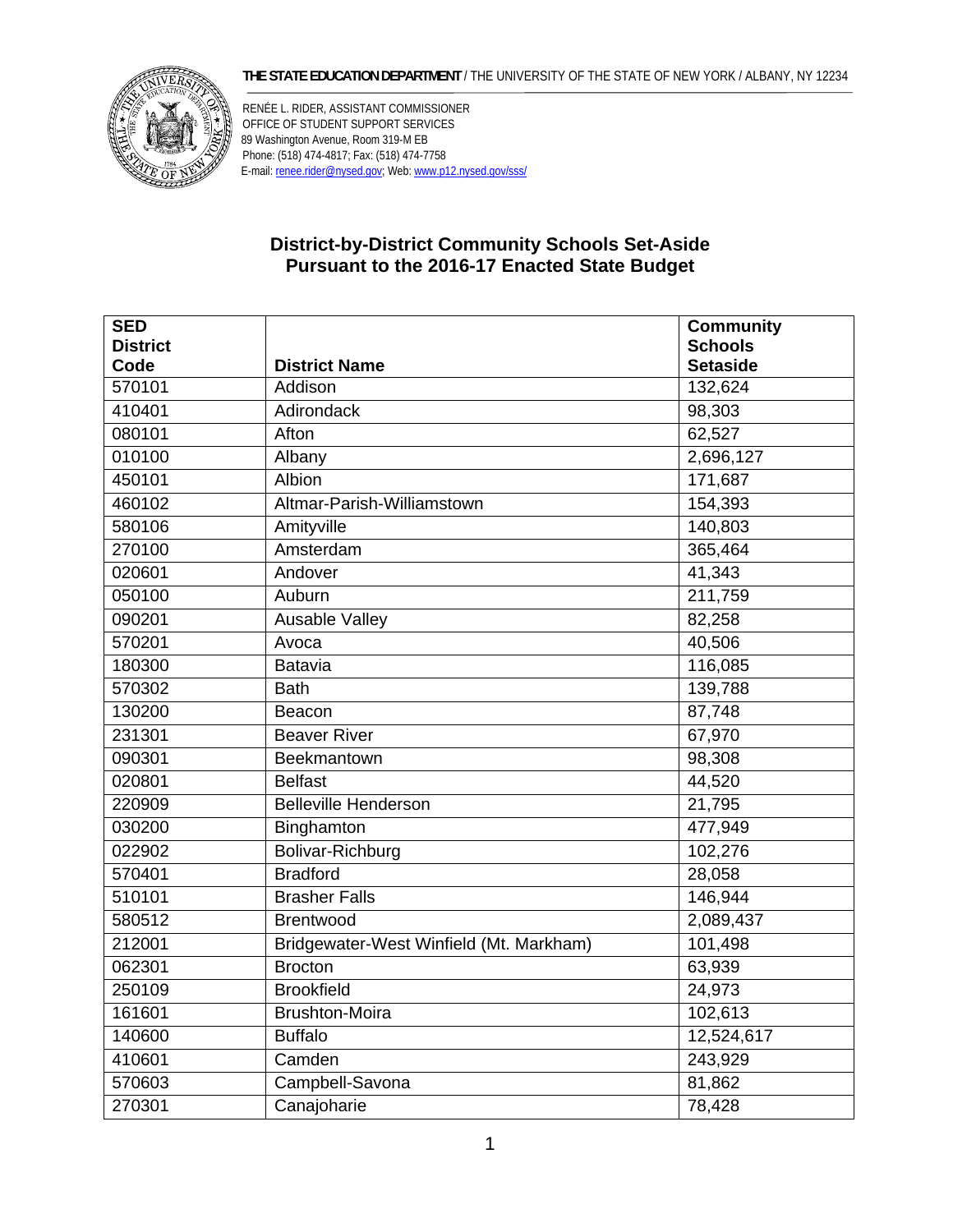| 021102 | Canaseraga                       | 24,622  |
|--------|----------------------------------|---------|
| 600301 | Candor                           | 69,400  |
| 571502 | Canisteo-Greenwood               | 105,783 |
| 222201 | Carthage                         | 273,578 |
| 060401 | Cassadaga Valley                 | 99,547  |
| 190401 | Catskill                         | 69,599  |
| 042302 | Cattaraugus-Little Valley        | 89,771  |
| 580513 | Central Islip                    | 650,359 |
| 212101 | <b>Central Valley</b>            | 154,059 |
| 120401 | <b>Charlotte Valley</b>          | 27,925  |
| 160801 | Chateaugay                       | 43,580  |
| 140709 | Cheektowaga-Sloan                | 68,242  |
| 030701 | Chenango Valley                  | 46,359  |
| 472202 | <b>Cherry Valley-Springfield</b> | 29,704  |
| 110101 | Cincinnatus                      | 71,378  |
| 510401 | <b>Clifton-Fine</b>              | 17,837  |
| 650301 | Clyde-Savannah                   | 84,797  |
| 060701 | Clymer                           | 28,267  |
| 010500 | Cohoes                           | 110,625 |
| 230201 | Copenhagen                       | 35,037  |
| 580105 | Copiague                         | 308,995 |
| 110200 | Cortland                         | 147,875 |
| 150203 | <b>Crown Point</b>               | 24,277  |
| 022302 | Cuba-Rushford                    | 67,917  |
| 241101 | Dalton-Nunda (Keshequa)          | 65,630  |
| 241001 | <b>Dansville</b>                 | 136,766 |
| 250301 | De Ruyter                        | 38,793  |
| 031301 | Deposit                          | 37,615  |
| 211003 | Dolgeville                       | 82,884  |
| 120301 | Downsville                       | 10,000  |
| 680801 | Dundee                           | 59,404  |
| 060800 | <b>Dunkirk</b>                   | 224,658 |
| 500402 | East Ramapo (Spring Valley)      | 360,848 |
| 470501 | Edmeston                         | 30,288  |
| 513102 | Edwards-Knox                     | 95,261  |
| 150301 | Elizabethtown-Lewis              | 14,844  |
| 622002 | Ellenville                       | 128,950 |
| 070600 | Elmira                           | 501,348 |
| 590501 | Fallsburg                        | 111,523 |
| 022001 | Fillmore                         | 84,252  |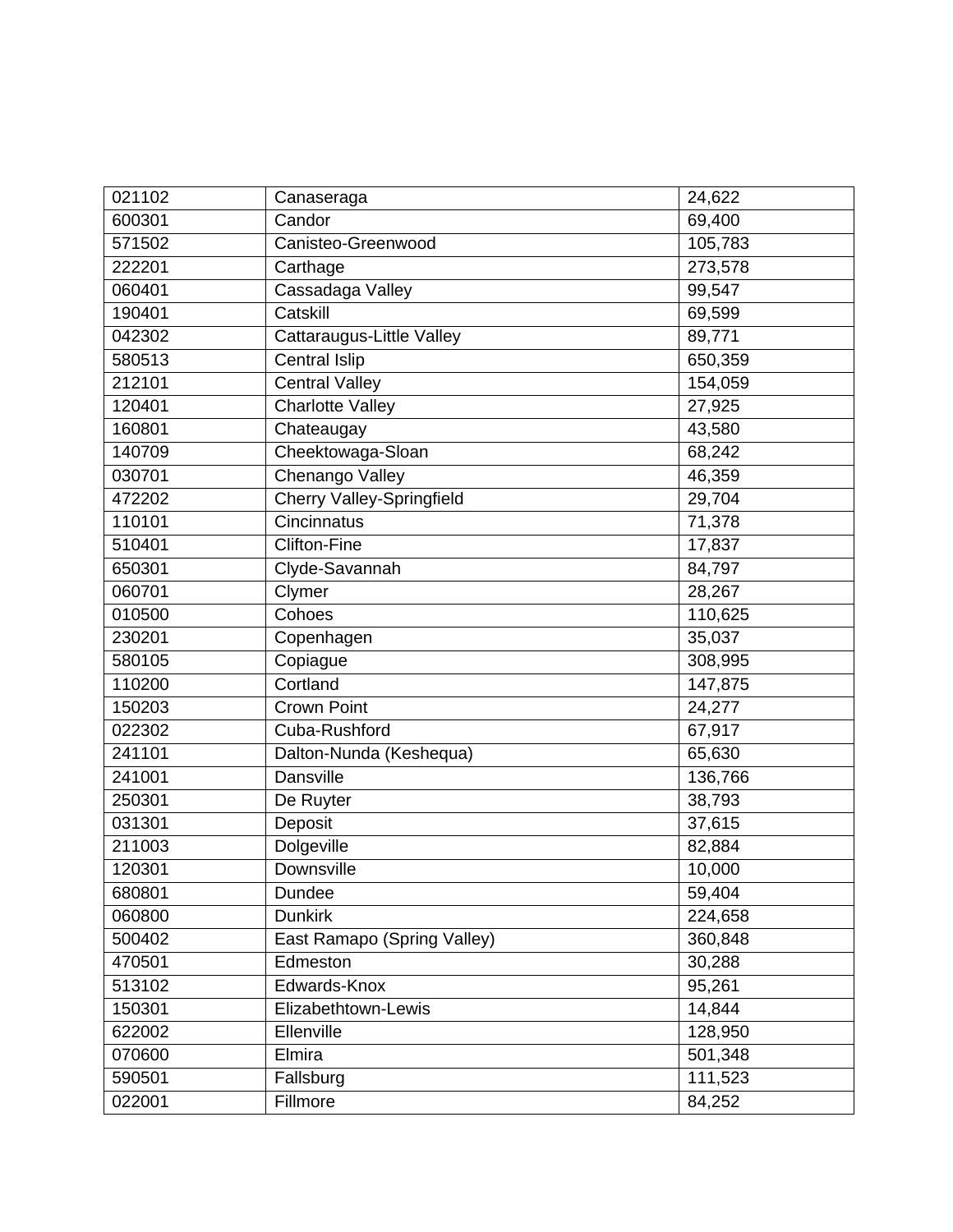| 061503 | Forestville               | 34,773    |
|--------|---------------------------|-----------|
| 640601 | Fort Edward               | 32,403    |
| 270701 | <b>Fort Plain</b>         | 86,187    |
| 120701 | Franklin                  | 19,086    |
| 041101 | Franklinville             | 84,503    |
| 280209 | Freeport                  | 479,702   |
| 021601 | Friendship                | 51,013    |
| 460500 | Fulton                    | 241,424   |
| 020702 | Genesee Valley            | 65,066    |
| 430700 | Geneva                    | 146,409   |
| 081401 | Georgetown-South Otselic  | 34,626    |
| 470202 | Gilbertsville-Mount Upton | 30,930    |
| 630918 | <b>Glens Falls Common</b> | 10,000    |
| 170500 | Gloversville              | 257,549   |
| 511101 | Gouverneur                | 197,139   |
| 042801 | Gowanda                   | 122,173   |
| 640701 | Granville                 | 86,044    |
| 010701 | Green Island              | 17,390    |
| 080601 | Greene                    | 87,782    |
| 630801 | Hadley-Luzerne            | 37,868    |
| 511201 | Hammond                   | 18,750    |
| 120906 | Hancock                   | 34,174    |
| 460701 | Hannibal                  | 149,286   |
| 030501 | Harpursville              | 89,804    |
| 280201 | Hempstead                 | 3,123,056 |
| 210601 | <b>Herkimer</b>           | 64,467    |
| 511301 | Hermon-Dekalb             | 49,211    |
| 512404 | Heuvelton                 | 53,905    |
| 041401 | Hinsdale                  | 47,128    |
| 571800 | Hornell                   | 152,327   |
| 101300 | Hudson                    | 86,263    |
| 641301 | <b>Hudson Falls</b>       | 125,709   |
| 220301 | <b>Indian River</b>       | 404,452   |
| 061700 | Jamestown                 | 422,610   |
| 572702 | Jasper-Troupsburg         | 65,899    |
| 540901 | Jefferson                 | 22,350    |
| 031502 | Johnson                   | 179,735   |
| 170600 | Johnstown                 | 98,329    |
| 620600 | Kingston                  | 241,138   |
| 441202 | Kiryas Joel               | 10,000    |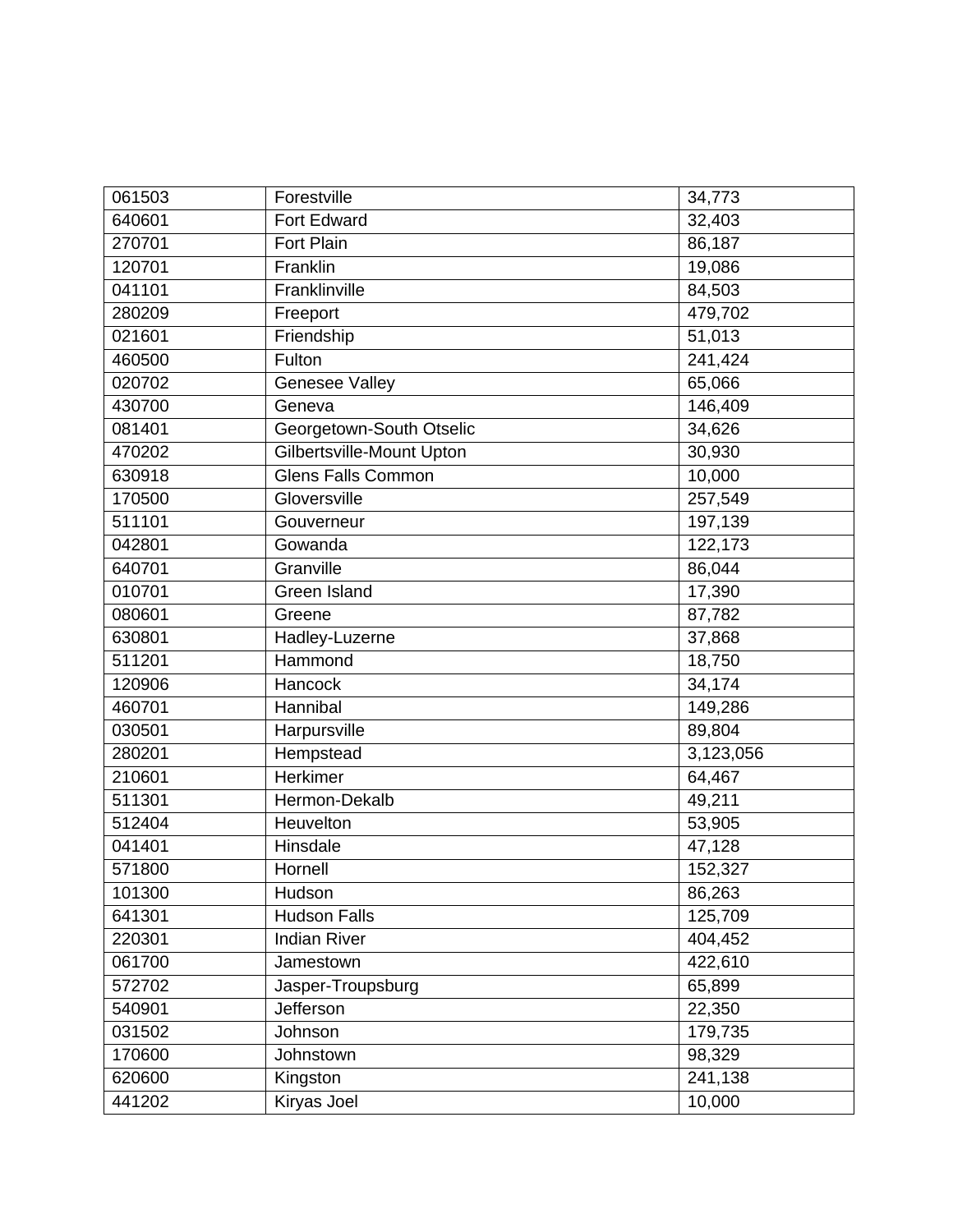| 221401 | La Fargeville       | 36,602     |
|--------|---------------------|------------|
| 141800 | Lackawanna          | 293,188    |
| 490601 | Lansingburgh        | 170,080    |
| 470801 | Laurens             | 32,110     |
| 590901 | Liberty             | 141,704    |
| 511602 | Lisbon              | 56,498     |
| 210800 | <b>Little Falls</b> | 76,292     |
| 591302 | Livingston Manor    | 32,996     |
| 230901 | Lowville            | 117,907    |
| 221301 | Lyme                | 15,856     |
| 650501 | Lyons               | 89,298     |
| 251101 | Madison             | 43,805     |
| 511901 | Madrid-Waddington   | 59,412     |
| 161501 | Malone              | 241,483    |
| 110901 | Marathon            | 79,560     |
| 121401 | Margaretville       | 10,000     |
| 512001 | Massena             | 227,985    |
| 110304 | Mcgraw              | 51,558     |
| 450801 | Medina              | 135,337    |
| 541001 | Middleburgh         | 58,936     |
| 441000 | Middletown          | 683,511    |
| 471101 | Milford             | 28,281     |
| 591401 | Monticello          | 185,418    |
| 150901 | Moriah              | 76,592     |
| 471201 | <b>Morris</b>       | 45,012     |
| 512101 | Morristown          | 25,106     |
| 250401 | Morrisville-Eaton   | 62,490     |
| 240901 | <b>Mt Morris</b>    | 58,594     |
| 660900 | Mt Vernon           | 517,463    |
| 300000 | New York City       | 28,491,241 |
| 650101 | Newark              | 137,556    |
| 441600 | Newburgh            | 837,244    |
| 610901 | Newfield            | 60,998     |
| 400800 | Niagara Falls       | 733,330    |
| 651501 | North Rose-Wolcott  | 107,958    |
| 090901 | Northern Adirondack | 84,115     |
| 081200 | Norwich             | 155,921    |
| 512201 | Norwood-Norfolk     | 116,262    |
| 550101 | Odessa-Montour      | 70,110     |
| 512300 | Ogdensburg          | 126,942    |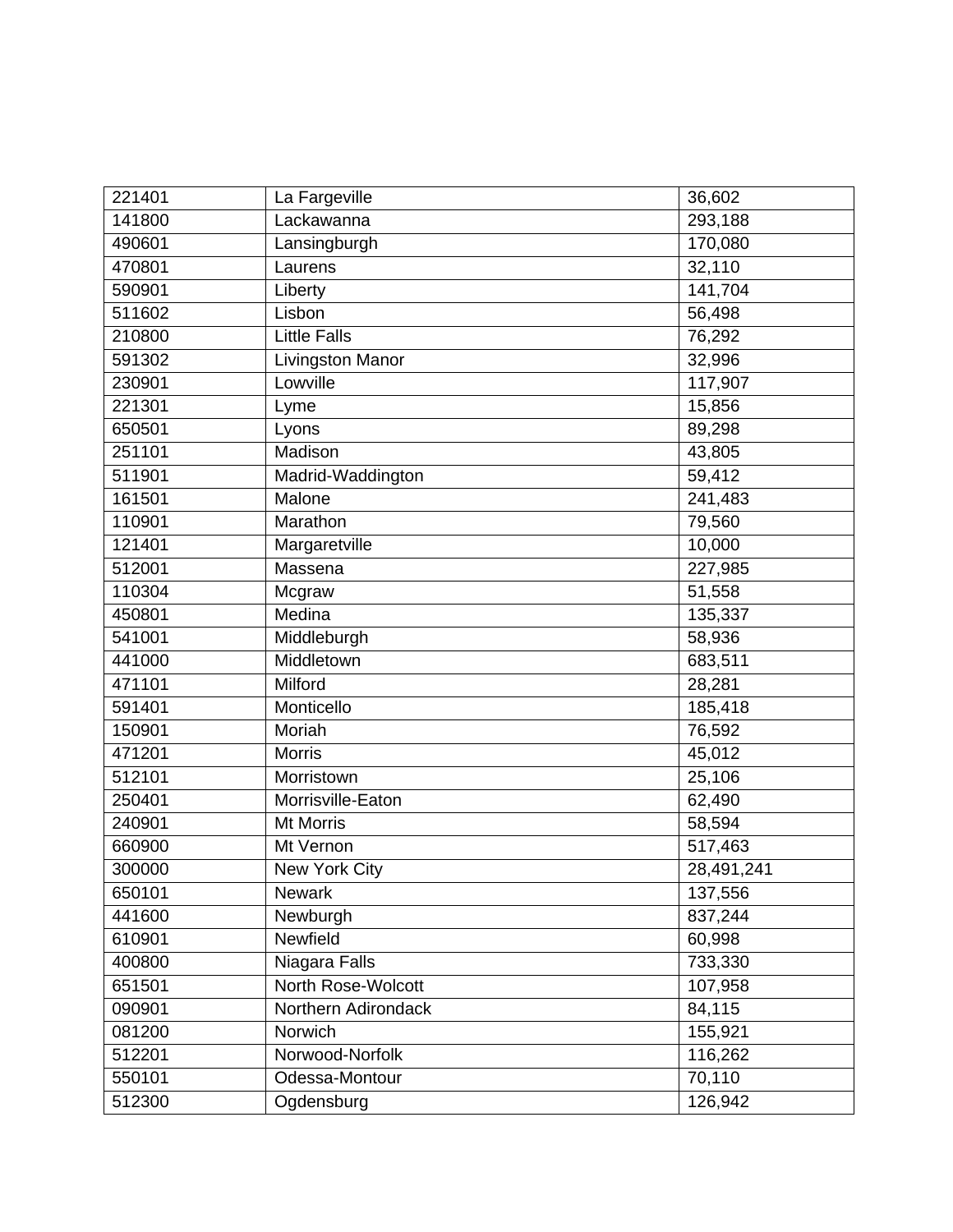| 042400 | Olean                                    | 129,603   |
|--------|------------------------------------------|-----------|
| 271201 | Oppenheim-Ephratah-St. Johnsville        | 86,646    |
| 471601 | Otego-Unadilla                           | 72,613    |
| 081501 | <b>Oxford Acad &amp; Central Schools</b> | 80,443    |
| 512501 | Parishville-Hopkinton                    | 35,003    |
| 661500 | Peekskill                                | 230,795   |
| 680601 | Penn Yan                                 | 71,001    |
| 060601 | Pine Valley (South Dayton)               | 67,455    |
| 091200 | Plattsburgh                              | 75,055    |
| 211103 | Poland                                   | 37,498    |
| 661904 | Port Chester-Rye                         | 241,428   |
| 441800 | Port Jervis                              | 189,220   |
| 131500 | Poughkeepsie                             | 1,747,582 |
| 572301 | Prattsburgh                              | 35,110    |
| 461801 | Pulaski                                  | 89,146    |
| 641401 | Putnam                                   | 10,000    |
| 043001 | Randolph                                 | 88,646    |
| 651503 | <b>Red Creek</b>                         | 87,007    |
| 411701 | Remsen                                   | 32,650    |
| 491200 | Rensselaer                               | 74,616    |
| 472001 | <b>Richfield Springs</b>                 | 37,071    |
| 062401 | <b>Ripley</b>                            | 18,495    |
| 261600 | Rochester                                | 7,624,908 |
| 411800 | Rome                                     | 369,655   |
| 560603 | Romulus                                  | 22,112    |
| 280208 | Roosevelt                                | 353,005   |
| 043200 | Salamanca                                | 139,051   |
| 161201 | Salmon River                             | 200,831   |
| 461901 | Sandy Creek                              | 72,287    |
| 530600 | Schenectady                              | 642,884   |
| 470901 | Schenevus                                | 29,516    |
| 022401 | Scio                                     | 47,097    |
| 541401 | <b>Sharon Springs</b>                    | 26,994    |
| 082001 | Sherburne-Earlville                      | 154,286   |
| 062601 | Sherman                                  | 45,067    |
| 121601 | Sidney                                   | 98,699    |
| 061501 | <b>Silver Creek</b>                      | 68,538    |
| 651201 | Sodus                                    | 100,038   |
| 420702 | Solvay                                   | 85,506    |
| 121702 | South Kortright                          | 23,420    |